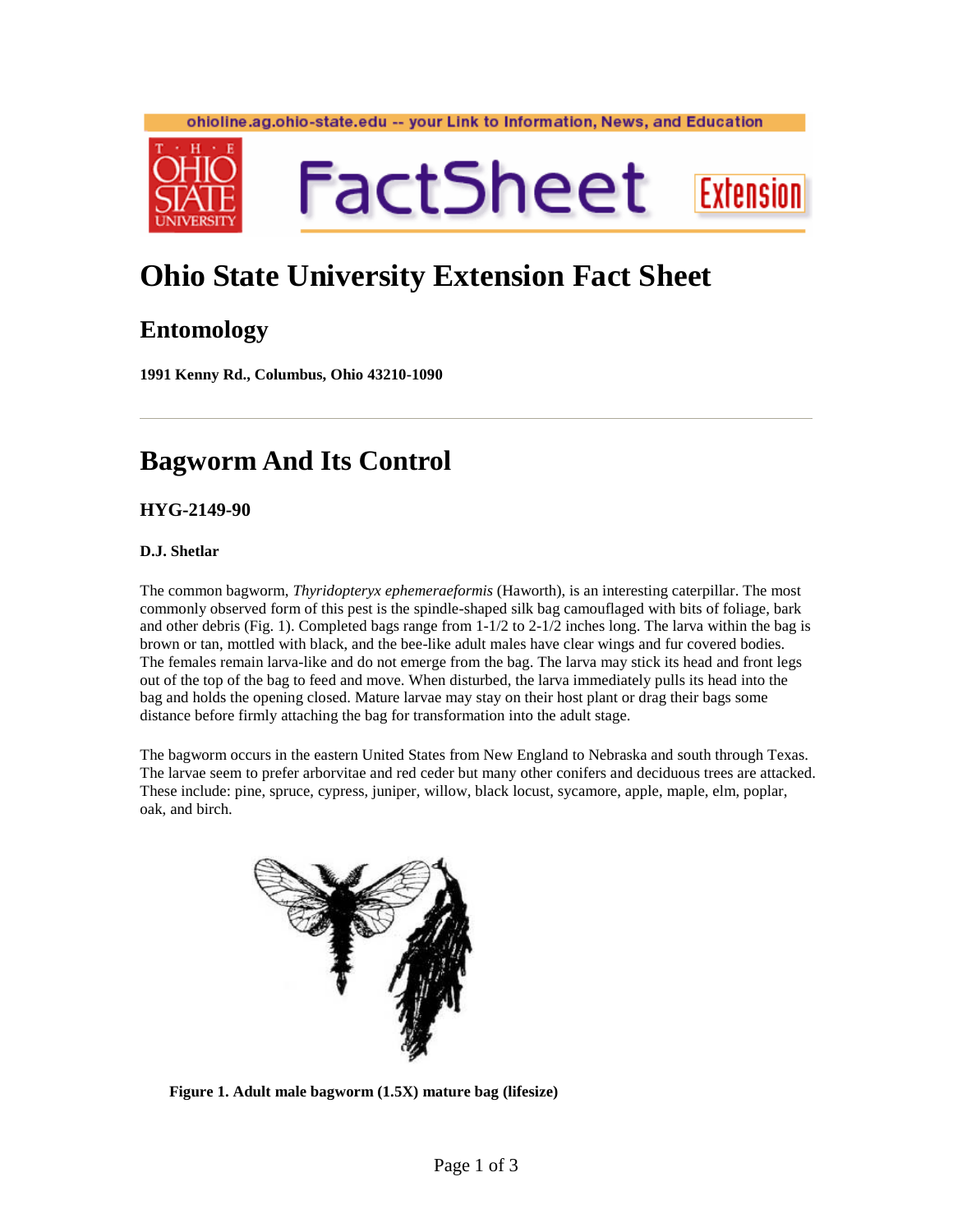A relative of the bagworm is the grass bagworm. This tiny caterpillar feeds on grasses and makes one inch long silk bags with pieces of grass attached (Fig 2). When the grass bagworms pupate, the larvae may attach their bags to fences or the sides of buildings. No damage is done to the turf.



**Figure 2. Grass bagworm case attached to wall (2X)** 

#### **Types of Damage**

Bagworm females cannot fly and local populations can build rapidly when established on preferred hosts, especially arborvitae, cedar and juniper. Crowded larvae may eat the buds on these conifers causing branch dieback and open, dead areas. Excessive defoliation of these conifers may cause entire plant death during the following season. Moderate defoliation is unsightly. This pest rarely builds up large populations in forested areas.

The mature larvae usually attach their bags to a branch by wrapping extra silk, which does not decay rapidly. This band of silk may girdle the branch as it grows, resulting in dead branches several years later. Be sure to cut off this silk band when removing bags from a plant.

#### **Life Cycle and Habits**

Bagworms have a single generation per year and overwinter as eggs inside the female bag. There may be 300-1000 eggs in a bag. The eggs delay hatching until late-May or early-June. As they hatch, the small blackish larvae crawl out the bottom of the bag and spin down on a strand of silk. These larvae on a string are often picked up by the wind and ballooned to nearby plants. When a suitable host plant is found the young larva immediately begins to form a new bag over its body. This bag is only about 1/8 inch long and is soon covered with sawdust-like fecal pellets.

As the larva feeds and grows it enlarges the bag and begins to incorporate bits and pieces of plant material. By mid-August, the larvae are mature and they often move to a sturdy branch or other structure where they attach the bag firmly with a strong band of silk. The larvae orient themselves with their heads down and pupate. The female pupa looks much like the larva while the male forms characteristic wing pads and other adult-like structures. Within four weeks the males emerge and actively fly about in search of females. Mature females call by releasing a sex attractant pheromone. After mating the female literally mummifies around the egg mass ,which remains in place until the next spring.